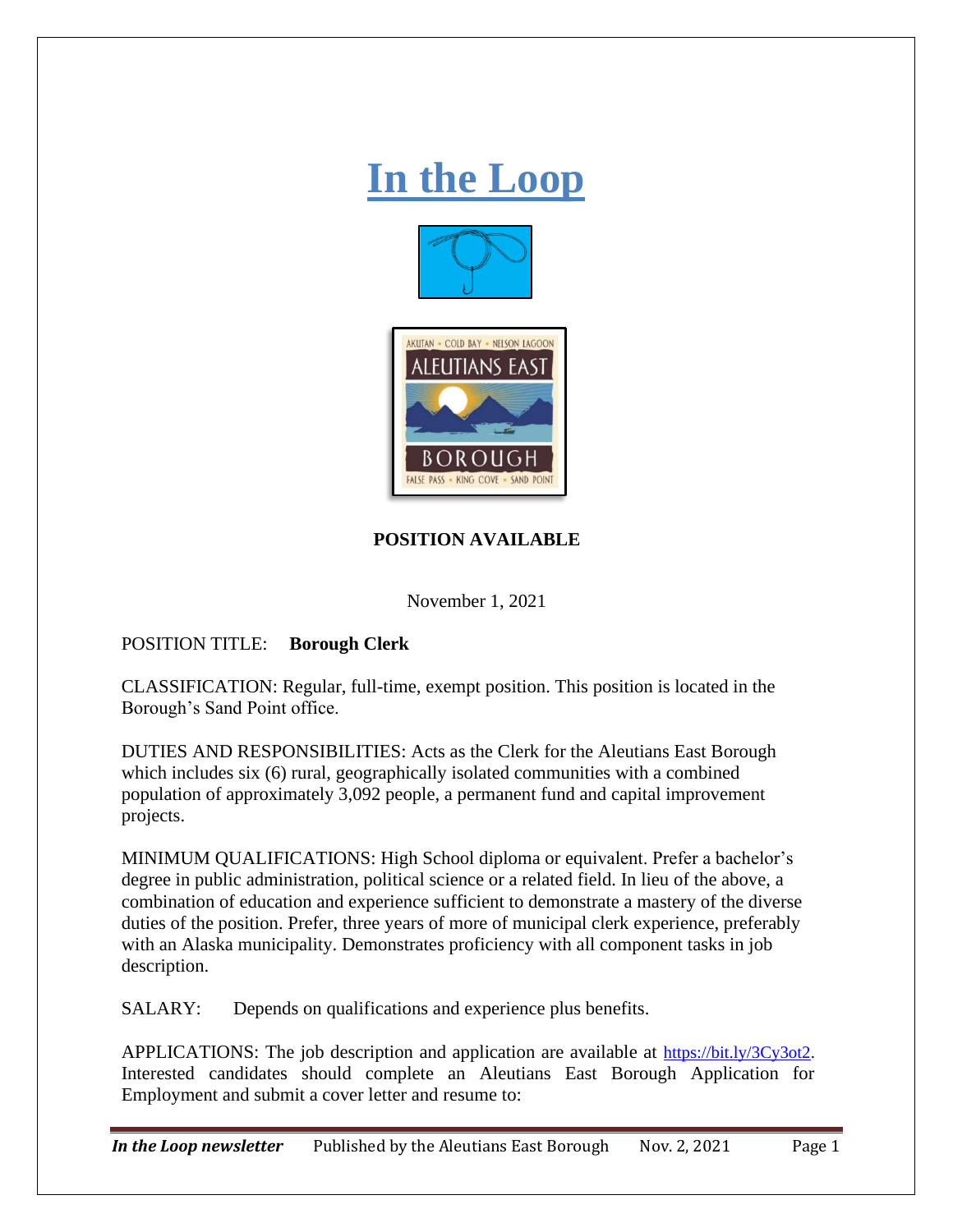Borough Clerk Search Aleutians East Borough 3380 C Street, Suite 205 Anchorage, AK 99503

Application packets may be hand-carried or mailed to above address, faxed to (907) 276-7569, or emailed to [abailey@aeboro.org.](mailto:abailey@aeboro.org)

For questions, call (907) 274-7555.

### CLOSING DATE: Monday, December 13, 2021, or until the position is filled.

#### **Note: Incomplete application packets will be summarily rejected.**

The Aleutians East Borough is an equal opportunity employer. All application materials submitted will become public information. In order to complete the application process, applicants will be required to provide written authorization (including identifying information such as social security number and date of birth) to enable the Borough to do a full background check, including but not limited to criminal history and credit history.

If you'd like to subscribe, please email [ltanis@aeboro.org](mailto:ltanis@aeboro.org) .





*Thank you for reading In the Loop. If you would like to subscribe or unsubscribe, please send an email to [ltanis@aeboro.org.](mailto:ltanis@aeboro.org) For more information about our communities, our people, and our fisheries, please visit us at [www.aleutianseast.org](http://www.aleutianseast.org/) and [www.aebfish.org.](http://www.aebfish.org/) For the latest news, find us on Facebook:* 

*[Link to AEB's Facebook page](https://www.facebook.com/AleutiansEastBorough?ref=hl)  [Link to King Cove's Facebook page](https://www.facebook.com/kingcoveAK?ref=hl)*